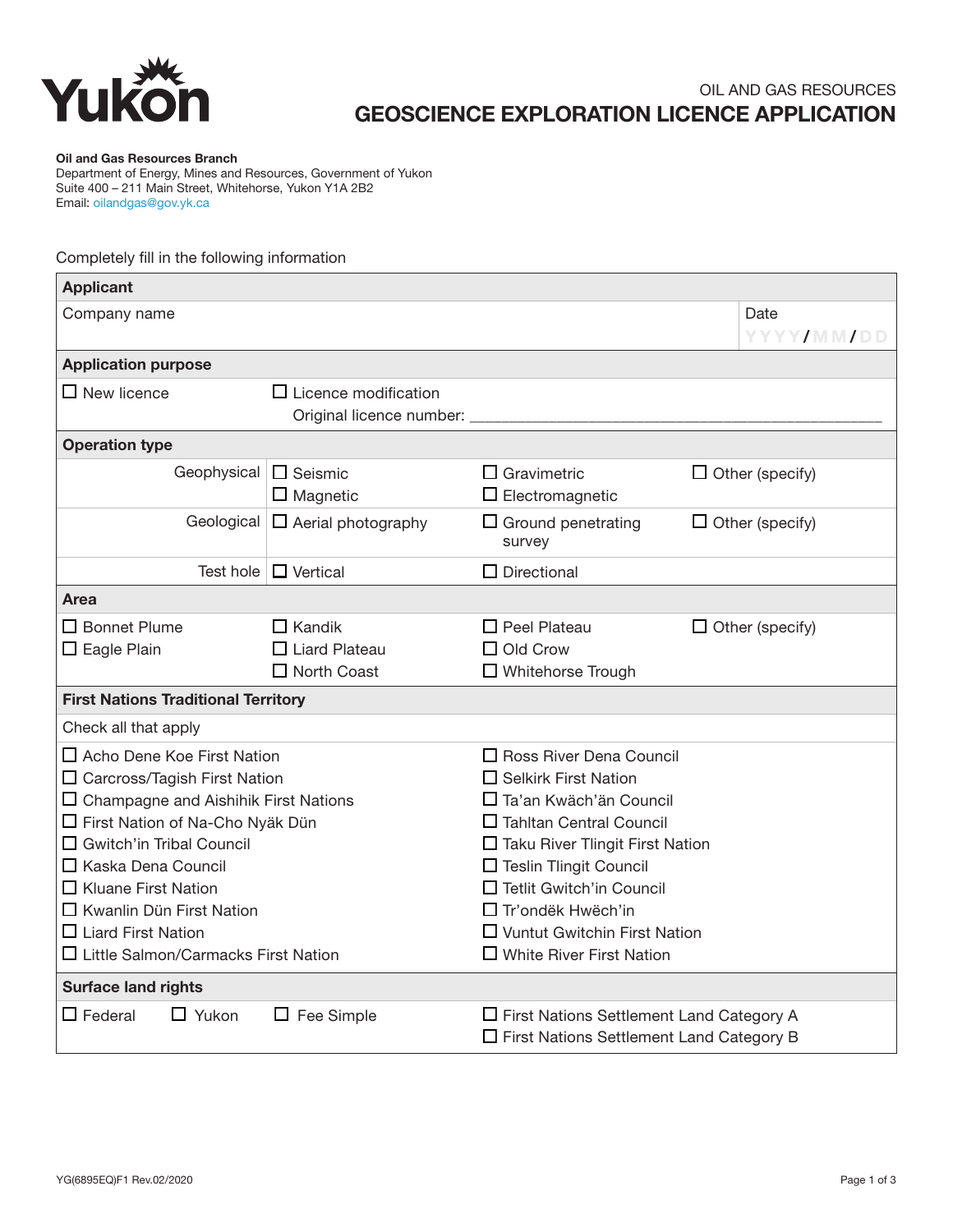| <b>Location</b>                                                        |                                                   |                               |                   |                                        |                                              |                    |                     |
|------------------------------------------------------------------------|---------------------------------------------------|-------------------------------|-------------------|----------------------------------------|----------------------------------------------|--------------------|---------------------|
| Attach a map to display the physical location                          |                                                   |                               |                   |                                        |                                              |                    |                     |
|                                                                        | <b>Units</b>                                      | <b>Sections</b>               | <b>Grid areas</b> |                                        |                                              | <b>Description</b> |                     |
| Field work                                                             |                                                   |                               |                   |                                        |                                              |                    |                     |
|                                                                        |                                                   |                               |                   |                                        |                                              |                    |                     |
| Camp location                                                          |                                                   |                               |                   |                                        |                                              |                    |                     |
| Access                                                                 |                                                   |                               |                   |                                        |                                              |                    |                     |
| <b>Specifics of operations</b>                                         |                                                   |                               |                   |                                        |                                              |                    |                     |
| Number of personnel                                                    |                                                   |                               |                   |                                        |                                              |                    |                     |
| Geophysical and geological                                             | $\Box$ Exclusive for<br>$\Box$ Non-exclusive      |                               |                   |                                        |                                              |                    |                     |
|                                                                        | $\Box$ Participation<br>$\Box$ Purchase/reprocess |                               |                   |                                        |                                              |                    |                     |
|                                                                        | kilometres or square kilometres<br>Area extent    |                               |                   |                                        |                                              |                    |                     |
|                                                                        | Energy source                                     |                               |                   |                                        |                                              |                    |                     |
|                                                                        | Depth (metres)                                    |                               |                   |                                        | Source parameters (metres)                   |                    |                     |
|                                                                        |                                                   | Charge size (kilograms)       |                   |                                        | Detector parameters (metres)                 |                    |                     |
|                                                                        | Patterns                                          | $\Box$ No $\Box$ Yes          |                   |                                        | If yes, total charge per pattern (kilograms) |                    |                     |
| Test hole                                                              |                                                   | Proposed total depth (metres) |                   | Total vertical depth<br>Measured depth |                                              |                    |                     |
|                                                                        |                                                   |                               |                   |                                        |                                              |                    |                     |
|                                                                        | Ground elevation (metres)                         |                               |                   |                                        |                                              |                    |                     |
|                                                                        |                                                   | Formation at total depth      |                   |                                        |                                              |                    |                     |
|                                                                        | Logs                                              |                               |                   |                                        |                                              |                    |                     |
| <b>Operation period</b>                                                |                                                   |                               |                   |                                        |                                              |                    |                     |
| Commencement date<br>YYYY/MM/DD                                        | Completion date<br>YYYY/MM/DD                     |                               |                   |                                        |                                              |                    |                     |
| <b>Estimated expenditures</b>                                          |                                                   |                               |                   |                                        |                                              |                    |                     |
| Field work                                                             | \$                                                |                               |                   |                                        |                                              |                    |                     |
| Data processing                                                        | \$                                                |                               |                   |                                        |                                              |                    |                     |
| Other                                                                  | $\mathfrak{S}$                                    |                               |                   |                                        |                                              |                    |                     |
| <b>Total</b>                                                           | $\frac{1}{2}$                                     |                               |                   |                                        |                                              |                    |                     |
| <b>Other permits/agreements</b>                                        |                                                   |                               |                   |                                        |                                              |                    |                     |
| Registration number                                                    |                                                   |                               | $\Box$            | Completed or obtained                  | ப                                            | Required           | $\Box$ Not required |
| Consent of First Nation(s)                                             | Completed or obtained<br>ப                        |                               | ப                 | Required                               | Not required                                 |                    |                     |
| Benefits agreement                                                     | Completed or obtained<br>ப                        |                               |                   | ப                                      | Required                                     | Not required       |                     |
| <b>Attachments</b>                                                     |                                                   |                               |                   |                                        |                                              |                    |                     |
| Geoscience program (Geoscience Exploration Guidelines)                 |                                                   |                               |                   | yes attached                           | not attached                                 |                    |                     |
| Consultation and notification                                          |                                                   |                               | $\blacksquare$    | yes attached                           | not attached                                 |                    |                     |
| Proof of Financial Assurance (Oil and Gas Act, section 66)             |                                                   |                               |                   | yes attached                           | not attached                                 |                    |                     |
| Application fee (Oil and Gas Licence Administration Regulations)       |                                                   |                               |                   | yes attached                           | not attached                                 |                    |                     |
| Deviations from the Oil and Gas Geoscience and Exploration Regulations |                                                   |                               |                   |                                        | yes attached                                 | not attached       |                     |